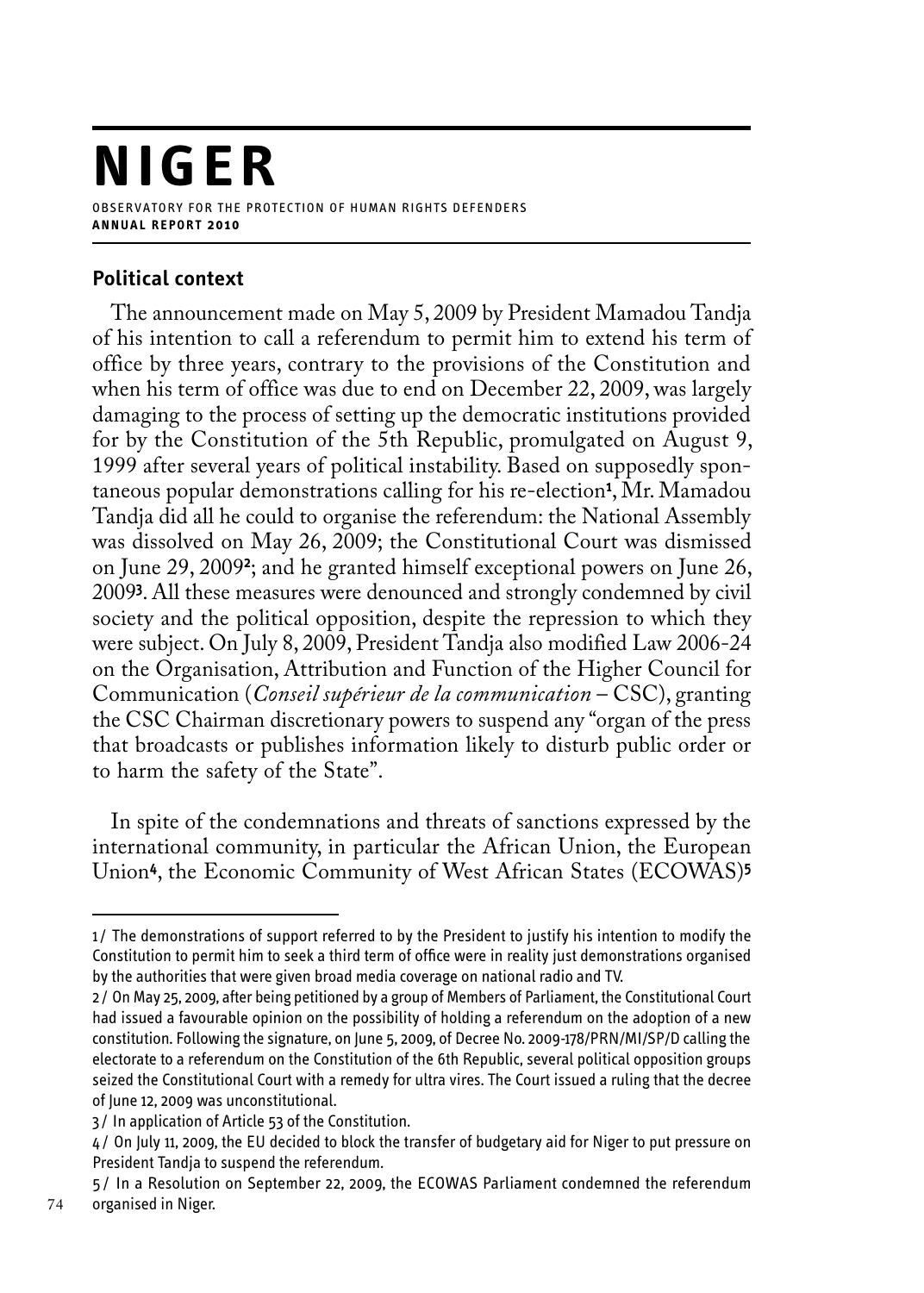#### **a n n u a l r e p o r t 2 0 1 0**

and also the International Organisation of the Francophonie (*Organisation internationale de la Francophonie*)**<sup>6</sup>**, the referendum on reform of the Constitution was organised on August 4, 2009. Boycotted by the opposition, the "yes" vote accounted for nearly 90% of the poll according to official sources. On August 18, 2009, a new constitution was promulgated, establishing the principle of an unlimited number of possible presidential mandates, increasing the current presidential mandate by three years as from December 22, 2009, and moving from a semi-presidential to a full presidential regime.

There has been an increase in the obstacles to fundamental freedoms since the constitutional reform. Statements, interviews, statements and other press briefings in opposition to the referendum were regularly censored by the national press. The private media that published these opinions were subject to judicial or administrative harassment. Additionally, all applications by the opposition parties to demonstrate were systematically banned, and demonstrations organised in spite of the bans led to acts of repression against members of the opposition. During the month of August 2009, several demonstrations that aimed to denounce the reform of the Constitution were brutally repressed by the forces of order, leading to numerous arrests. On August 23, 2009 for example, a demonstration organised by the opposition parties in the streets of Niamey led to the arrest and detention of 157 people, both in Niamey and the rest of the country. All these people were subsequently released. On August 30, 2009, violent clashes broke out between the forces of order and former parliamentary deputies who were on their way to Parliament in order to take their seats again in protest against the dissolution of the National Assembly; several people were injured.

The parliamentary elections organised on October 20, 2009, which were boycotted by the opposition, saw the overwhelming victory of the ruling party, the National Movement for the Society of Development (*Mouvement national pour la société de développement* – MNSD)**<sup>7</sup>** . They were denounced by national and international NGOs and the international community and, on October 21, 2009, ECOWAS, which had called for the

<sup>6/</sup> See Statement of the Secretary General of the International Organisation of the Francophonie on July 1, 2009 and the Resolution of the 73rd session of the OIF Permanent Council, July 10, 2009.

<sup>7/</sup> MNSD obtained 76 of the 113 seats in Parliament, according to the Independent Electoral Commission. The opposition boycott permitted MNSD to increase its seats, since it only held 47 in the previous Parliament, which was dissolved by President Mamadou Tandja because of its opposition to him remaining in power beyond the end of his term of office in December 2009. Despite the accusations of massive fraud made by the opposition and the international community, the Constitutional Court validated these results at its hearing on November 10, 2009.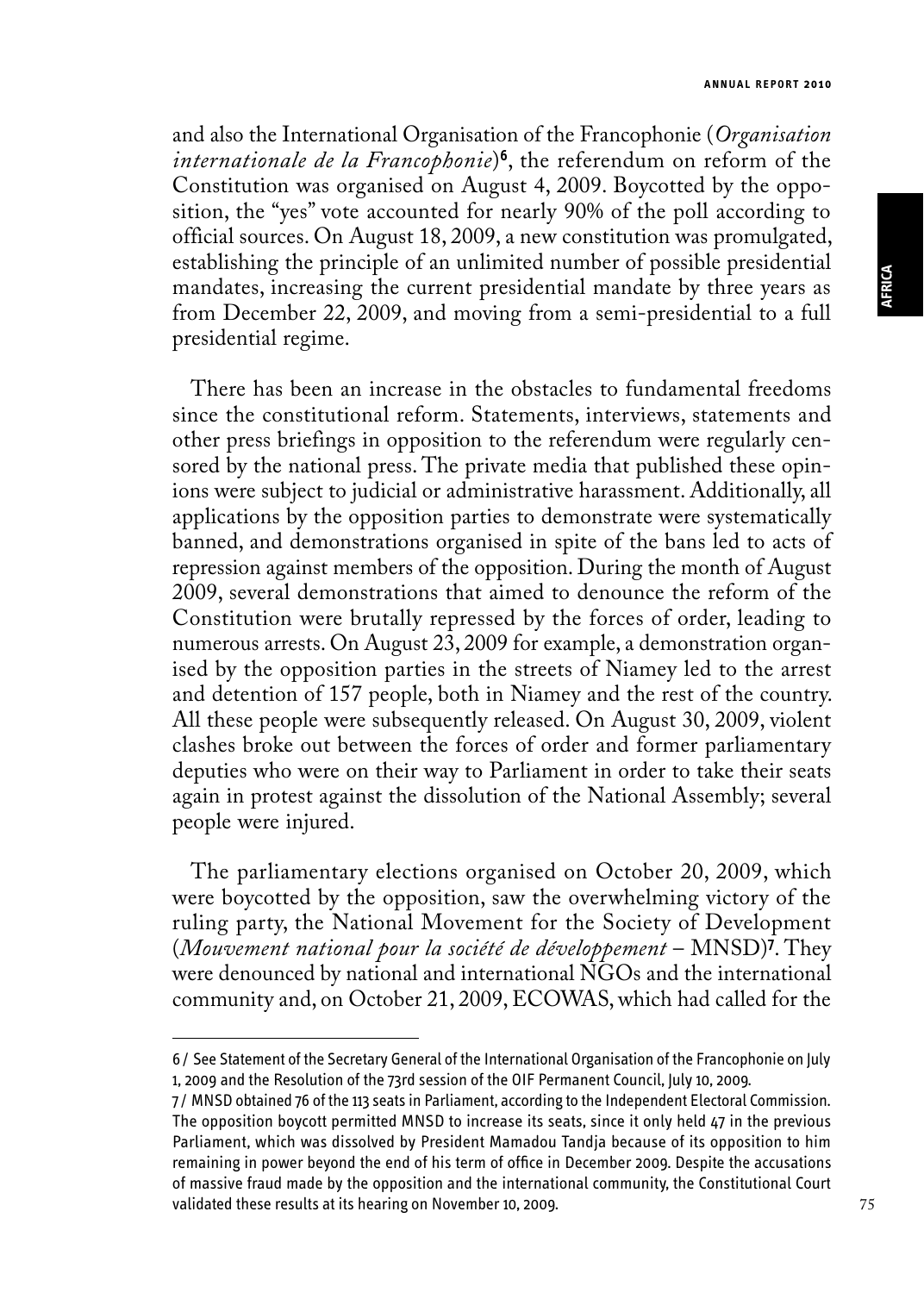elections to be postponed, suspended its bodies from its bodies since it did not recognise the election results and accused Niamey of having violated community texts on democracy. On December 22, 2009, ECOWAS also took note "of the [sanction] on December 22, 2009 of the legal end of the mandate" of President Mamadou Tandja**<sup>8</sup>**. Similarly, on November 6, 2009, the EU suspended its development aid to Niger and gave the Niamey authorities a delay of one month to begin "consultations" with a view to returning to "constitutional order". On December 23, 2009, the American administration also suspended its non-humanitarian aid to Niger and imposed restrictions on the movements of several Government officials to sanction the refusal of President Mamadou Tandja to renounce his mandate. In spite of the opposition boycott and the disapproval expressed by the international community, municipal elections were also held on December 27, 2009.

With regard to the conflict in the region of Agadez, in the north of the country, on October 23, 2009, a decree was promulgated for a general amnesty for all acts resulting from the armed rebellion. Amongst other things, this marked the end of proceedings against the journalist Mr. Moussa Kaka, a correspondent with *Radio France internationale* and Director of the *Radio Saraouniy* private radio station, who had become a symbol of media muzzling after he was detained from September 20, 2007 to October 6, 2008**<sup>9</sup>** and accused of "complicity in a conspiracy against State authority" for having had regular contact, as part of his professional activity, with the rebel Tuareg faction of the Nigerien Justice Movement (*Movement des Nigériens pour la justice* – MNJ). The "state of alert"**<sup>10</sup>**, decreed on August 24, 2007 by President Tandja after MNJ began the armed rebellion11 and which gave full power to the army in the Agadez region, was lifted on November 26, 2009, since the rebel movement seemed to have gone quiet following the constitutional reform. NGOs have restarted their activities in the region since then.

<sup>8</sup> / See ECOWAS Press Release, December 22, 2009.

<sup>9</sup> / The Prosecution Chamber of the Niamey Appeal Court had indeed decided to requalify the charges against him to "actions liable to harm national defence", no longer a crime, but an offence liable to five years in prison and a heavy fine.

<sup>10</sup> / This measure is provided for in the Constitution of Niger and is an exceptional measure to restrict individual and collective freedoms.

<sup>11/</sup> MNJ calls for respect for the 1995 agreements signed by the Government, improved distribution of wealth, especially the income from uranium, and measures to support families displaced due to the exploitation of the uranium deposits.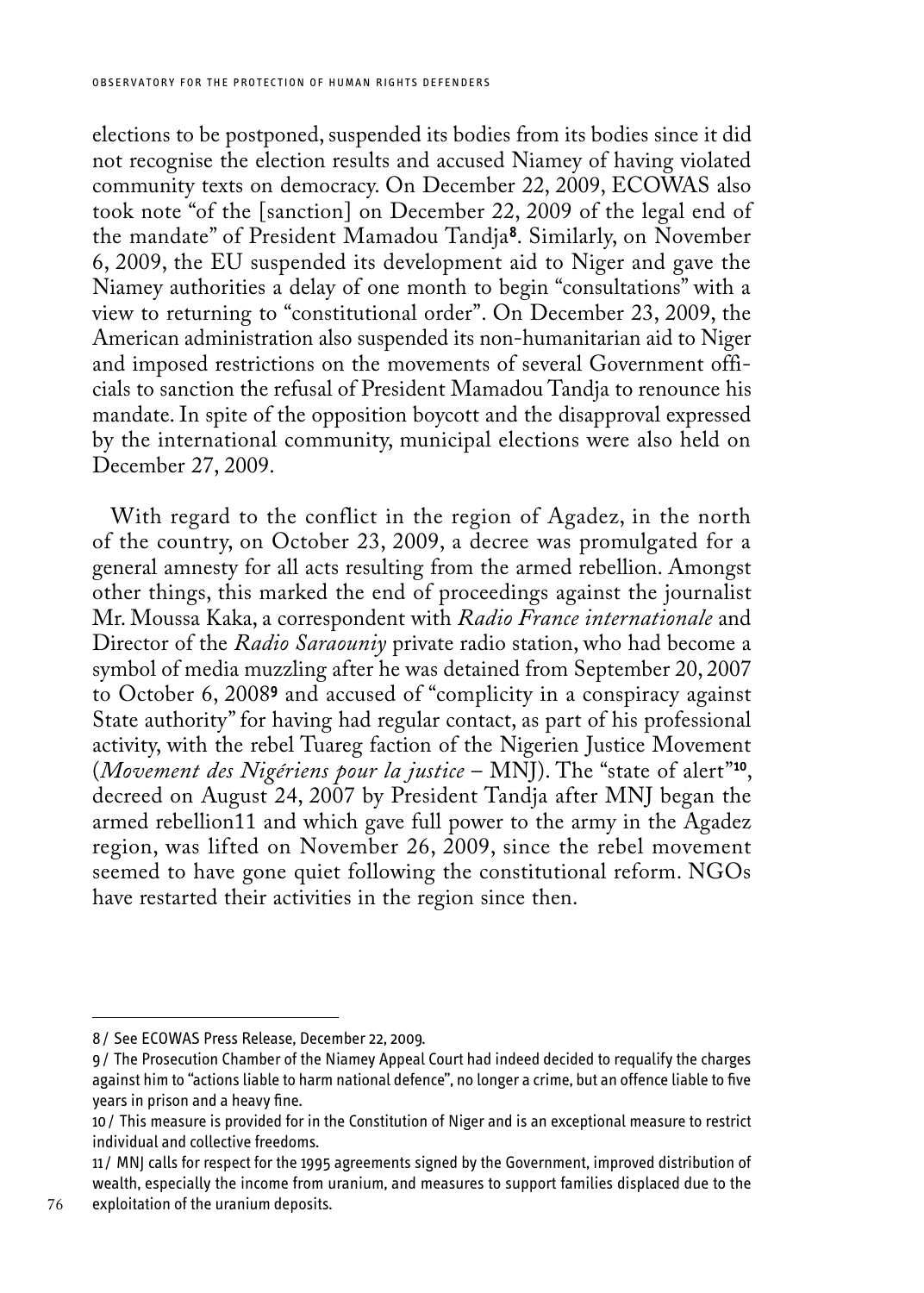#### **Harassment of defenders who denounce the reform of the constitution**

In 2009, human rights defenders and NGOs that criticised the concentration of power in the hands of the executive were seriously hindered in their work, with obstacles placed in particular on their freedom to protest. As an example, the Niger Civil Society Collective (*Collectif des organisations de la société civile* – CSCN) was on 16 occasions refused permission to organise or to convene peaceful marches calling for respect for the rule of law**<sup>12</sup>**. On June 29, 2009, Mr. **Marou Amadou**, President of the United Front for the Protection of Democracy (Front uni pour la sauvegarde des acquis démocratiques – FUSAD)**<sup>13</sup>**, the Independent Advisory and Orientation Committee for the Defence of Democratic Gains (*Comité de réflexion et d'orientation indépendant pour la sauvegarde des acquis démocratiques* – CROISADE), a member of the national board of the Network of Organisations for Transparency and Budget Analysis – Publish What You Pay (*Réseau des organisations pour la transparence et l'analyse budgétaire – Publiez ce que vous payez* – ROTAB PCQVP) and a civil society representative on the Independent National Election Committee (*Commission électorale nationale indépendante* – CENI), was arrested by the Niger police in Niamey. On June 30, he was accused of "inciting the defence and security forces to disobey", "conspiracy against State authority" and "undertaking to demoralise the army" under Articles 76, 78 and 79 of the Criminal Code – crimes which are liable for capital punishment – as well as "flagrant press offences" (Article 48 of the Regulation on Freedom of the Press<sup>14</sup>. On July 2, 2009, Mr. Marou Amadou was released, but proceedings against him were still ongoing. However, he was arrested again on August 10, 2009 by the judicial police for "offence against the security of the State" after, in his capacity as President of FUSAD, he had read a statement on the tenth anniversary of the 5th Constitution of Niger on August 9, which in particular denounced the corrupt regime of President Tandja and the referendum on August 4, 2009 and recalled that the ruling of the Constitutional Court on June 12, 2009 had declared the referendum to be illegal. On August 11, 2009, Mr. Amadou was discharged

<sup>12</sup> / See Niger Human Rights Defence Association (*Association nigérienne pour la défense des droits de l'Homme* - ANDDH).

<sup>13</sup> / FUSAD is a network of civil society organisations established to preserve democratic structures in the context of Niger's political crisis.

<sup>14</sup> / These accusations came after Mr. Amadou spoke during a programme broadcast on the Dounia television channel on June 29, when he referred to a statement by the Front for the Defence of Democracy (*Front de défense de la démocratie* - FDD) calling on the army to respect Article 13 of Niger's Constitution, which stipulates that "nobody shall be permitted to carry out any apparently illegal order". Furthermore, on June 30, 2009, the radio and TV group *Dounia* was closed by order of the CSC President for having broadcast "a statement calling for an insurrection by the defence and security forces", following Mr. Amadou's TV appearance. On July 2, 2009, the Summary Magistrate annulled the suspension of the *Dounia* group and ordered the immediate resumption of its activities.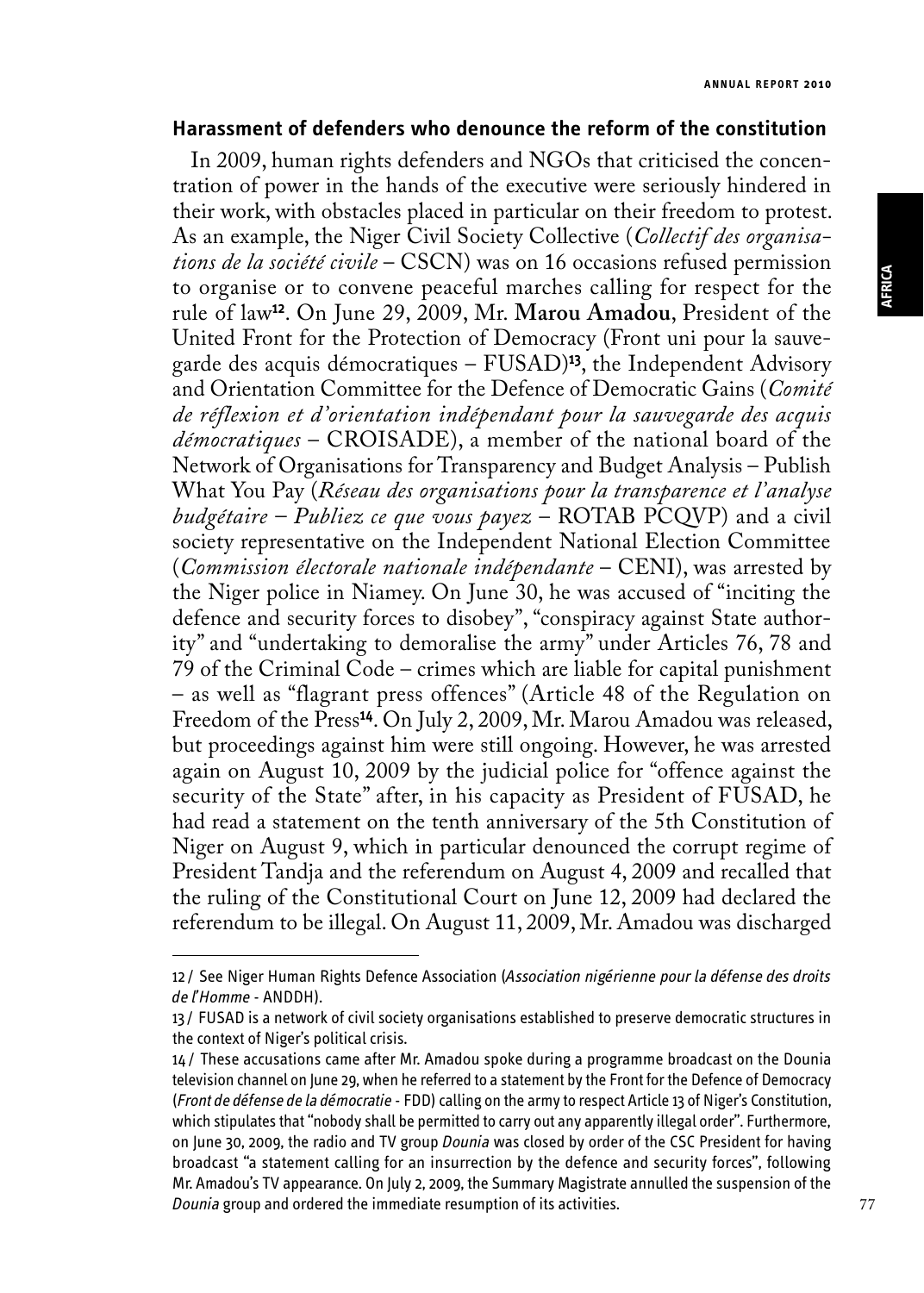by the Niamey High Criminal Court (*Tribunal de grande instance "hors classe"* – TGI). While several members of Nigerien civil society ad met in front of the Niamey civil prison were waiting for the formalities for Mr. Amadou's release to be completed, two vehicles belonging to the National Intervention and Security Forces (*Forces nationales d'intervention et de sécurité*) took him away and drove him back to Niamey civil prison at around 9 pm. Mr. Amadou was then charged with the "creation and/ or administration of a non-declared association", as FUSAD did not have legal identity, a crime that carries a one year prison sentence. On September 1, 2009, the Public Ministry appealed against the ruling, provisionally releasing Mr. Marou Amadou. On September 15, 2009, the Niamey Appeal Court Prosecution Chamber confirmed the application for provisional release granted by the Senior Magistrate on September 1, 2009 and which had been blocked by the Niamey Court since that date**<sup>15</sup>**. In addition, on August 22, 2009, Mr. **Wada Maman**, Secretary General of the Nigerien Association for the Fight against Corruption (*Association nigérienne de lutte contre la corruption* – ANLC), an active member of ROTAB PCQVP and Secretary General of FUSAD, was arrested in Niamey by members of the Republican guard and taken to the Niamey police camp, without having access to a lawyer; he was accused of taking part in the illegal demonstration that had been organised on the same day by the opposition parties to denounce the amendments to the Constitution, despite Mr. Maman asserting that he had not taken part in this demonstration. At the end of the day of August 26, Mr. Maman was granted a provisional release. However, proceedings against him continued for "participation in an unauthorised demonstration" and "destruction of a bridge, public monuments and an administrative vehicle". At the end of 2009, the case of Mr. Wada Maman remained pending at the office of the Senior Examining Magistrate of the Niamey High Criminal Court.

### **Repression of journalists who denounce corruption**

In 2009, journalists who denounced Government corruption were subject to harassment. As an example, on August 1, 2009, the police arrested and questioned the directors of eight private weekly publications, Messrs. **Abdoulaye Tiemogo**, of Can*ard déchaîné*, **Ali Soumana**, of *Courrier*, **Assane Sadou**, of *Démocrate*, **Ibrahim Souley**, of *l'Enquêteur*, **Moussa Askar**, of *l'Evénement*, **Zakari Alzouma**, of *l'Opinion*, **Omar Lalo Keita**, of *Républicain* and **Abarad Moudour Zakara**, of *l'Actualité*, for implicating the son of President Tandja in a case of corruption relating to the

<sup>15</sup> / On January 25, 2010, the Niamey Appeal Court sentenced Mr. Marou Amadou to a suspended three months' prison sentence for "regionalist propaganda". The lawyers introduced an appeal against this ruling before the Supreme Court.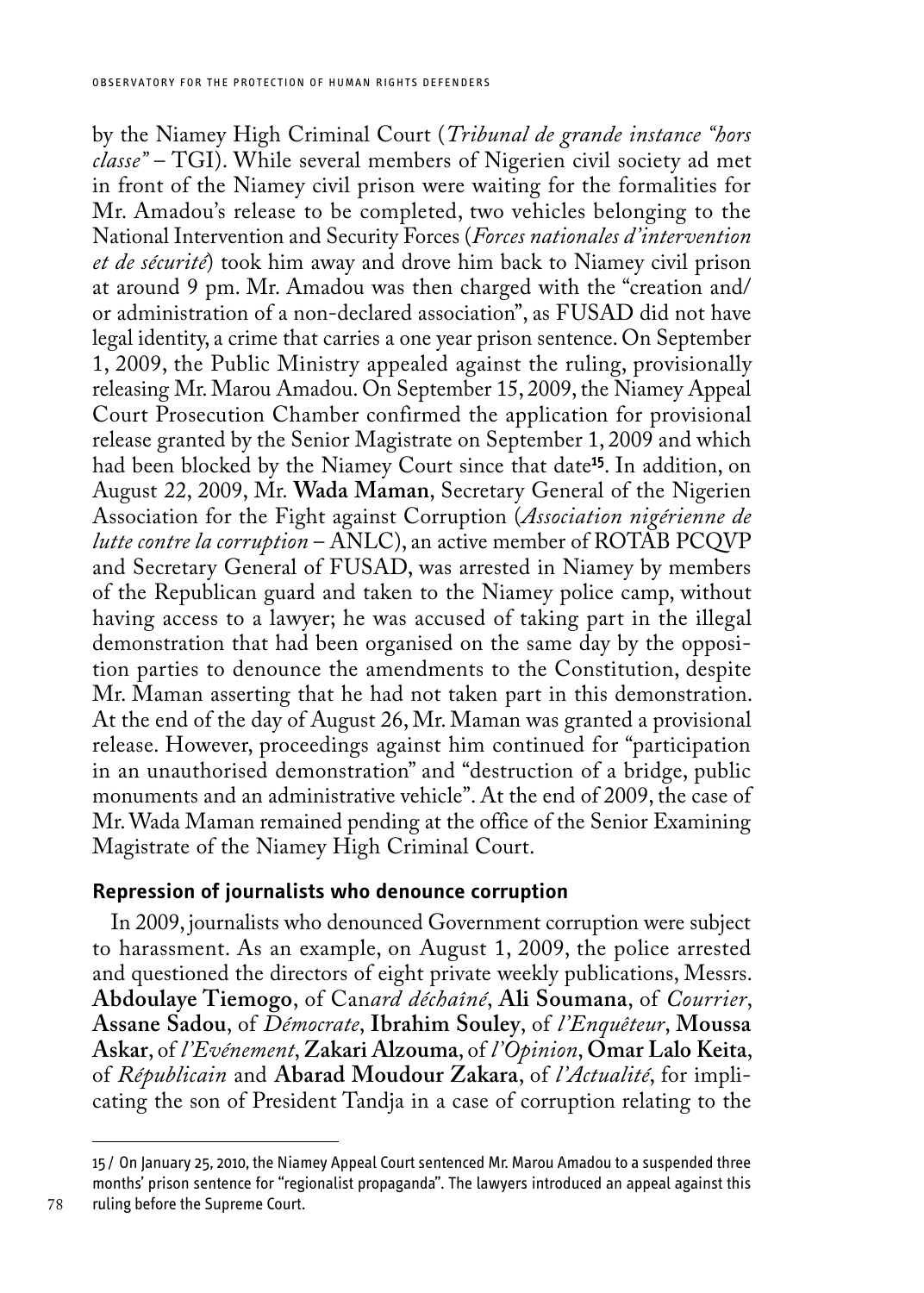signing of a mining contract. They were all released without charge on the same day, except for Mr. Ali Soumana, who was released at a later date to wait for his trial, which had still not taken place as of the end of 2009, and Mr. Abdoulaye Tiemogo, who was kept in custody for four days at the Niamey central police station. On August 18, 2009, the Niamey High Criminal Court sentenced Mr. Tiemogo to three months in prison for "throwing discredit on a jurisdictional act" after he had appeared on July 30, 2009 on the *Dounia* TV channel and commented on the Prosecutor's decision to issue an international arrest warrant against former Prime Minister Hama Amadou, who lives abroad and is accused of corruption**<sup>16</sup>**. On August 31, 2009, the journalist, who appealed against the decision, was forcibly transferred despite his poor state of health to the prison in Ouallam, 100 km to the north of Niamey. On October 26, the Niamey Appeal Court decided to reduce the sentence of Mr. Abdoulaye Tiemogo to two months in prison, at the same time confirming the charge. Since he had already spent 86 days in detention, he was released on the same day**<sup>17</sup>**. On September 20, 2009, Mr. **Ibrahim Soumana Gaoh**, Editor-in-chief of the independent weekly *Le Témoin*, was arrested by the police and charged with "defamation" on September 22, 2009 after the publication of an article announcing that the former Communications Minister, Mr. Mohamed Ben Omar, was the target of a criminal investigation for corruption, following the findings of a parliamentary commission of enquiry in 2008 that revealed the misappropriation of more than two billion CFA francs (around 3.12 million euros) by the Nigerien Telecommunications Company (*Société nigérienne des télécommunications* – SONITEL), leading to the arrest of several of its directors. Arrested after a complaint was filed by Mr. Mohamed Ben Omar, he was finally released on September 30, 2009 after the latter withdrew his complaint**<sup>18</sup>**.

| <b>Names</b>     | Violations / Follow-up                                                | Reference                                      | Date of Issuance |
|------------------|-----------------------------------------------------------------------|------------------------------------------------|------------------|
| Mr. Marou Amadou | Arbitrary detention /<br>Judicial harassment /<br>Closure of premises | <b>Urgent Appeal NER</b><br>001/0709/0BS 095   | July 1, 2009     |
|                  | <b>Provisional release</b>                                            | <b>Urgent Appeal NER</b><br>001/0709/0BS 095.1 | July 2, 2009     |
|                  | Arbitrary arrest                                                      | <b>Urgent Appeal NER</b><br>001/0709/0BS 095.2 | August 10, 2009  |

#### **Urgent Interventions issued by The Observatory in 2009**

**AFRICA**

<sup>16</sup> / See ANDDH.

<sup>17/</sup> *Idem*.

<sup>18</sup> / *Idem*.